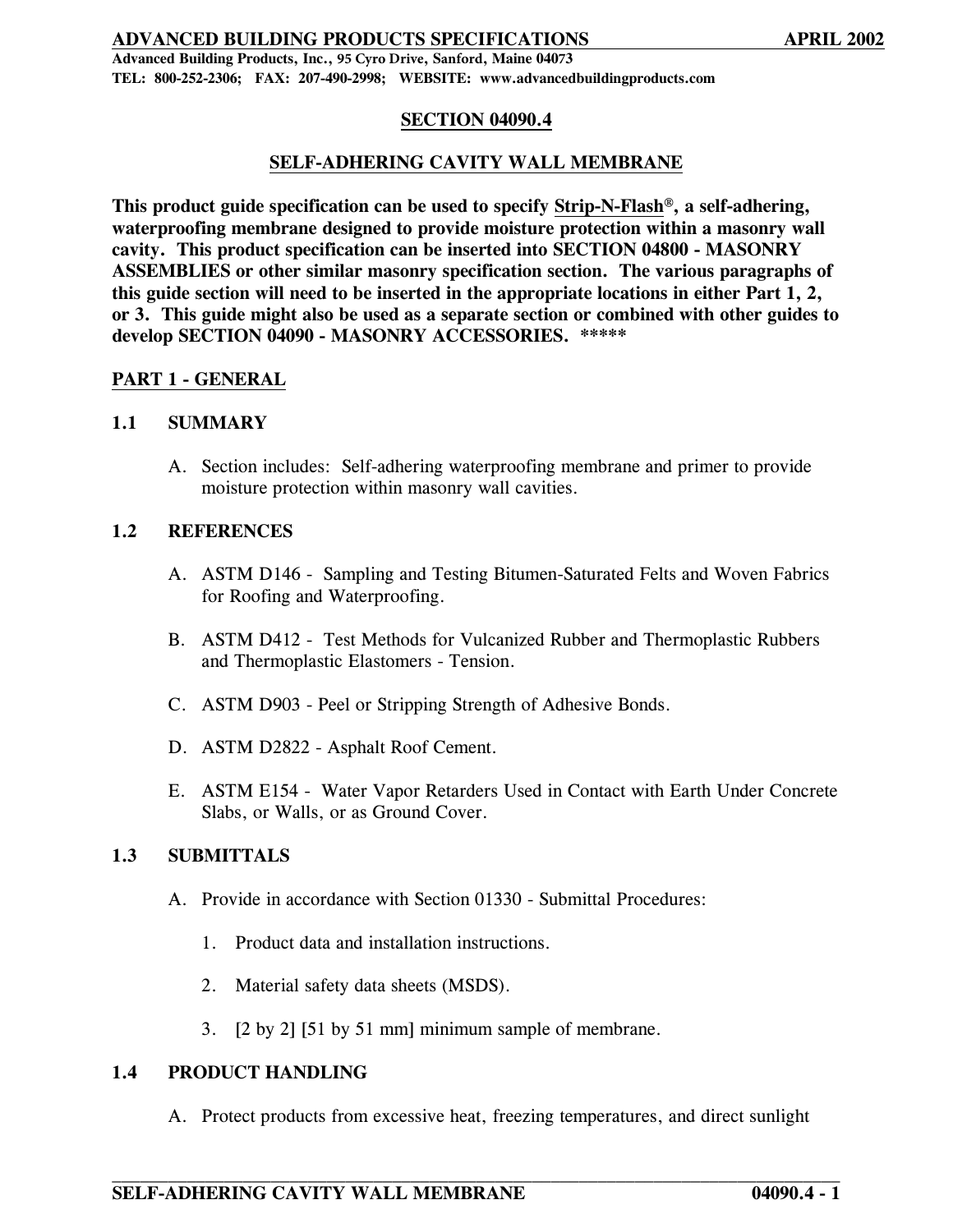**Advanced Building Products, Inc., 95 Cyro Drive, Sanford, Maine 04073 TEL: 800-252-2306; FAX: 207-490-2998; WEBSITE: www.advancedbuildingproducts.com** 

during delivery, storage, and application.

B. Store in clean, dry area away from open flame, sparks, or welding.

# **PARTS 2 - PRODUCTS**

# **2.1 ACCEPTABLE MANUFACTURERS**

- A. Advanced Building Products, Inc., 95 Cyro Drive, Sanford, Maine 04073; 800- 252-2306; www.advancedbuildingproducts.com
- B. Manufacturers of equivalent products submitted and approved in accordance with Section 01630 - Product Substitutions Procedures.

## **2.2 PRODUCTS**

- A. Self-adhering, waterproof membrane with siliconized release liner; Strip-N-Flash® as manufactured by Advanced Building Products, Inc.
	- 1. Total thickness: 40 mils.
	- 2. Composition: 32 mils rubberized asphalt laminated to 8 mils high density polyethylene film.

# **\*\*\*\*\* Strip-N-Flash**® **is provided in 12, 16, 18, and 24 inches (305, 406, 457, and 610 mm) widths. Select required width in following paragraph. \*\*\*\*\***

- 3. Width: [[12] [16] [18] [24] inches.] [[305] [406] [457] [610] mm.]
- 4. Tensile strength: 1,200 PSI minimum tested in accordance with ASTM D412.
- 5. Elongation: 200 percent tested in accordance with ASTM D412.
- 6. Pliability: Pass 1/4 inch mandrel test at minus 24 degrees tested in accordance with ASTM D146.
- 7. Peel adhesion: 5 pounds per inch minimum tested in accordance with ASTM D903.
- 8. Puncture resistance: 40 pounds minimum tested in accordance with ASTM E154.
- B. Primer: As recommended by membrane manufacturer for substrate.

# **PART 3 - EXECUTION**

#### **3.3 INSPECTION**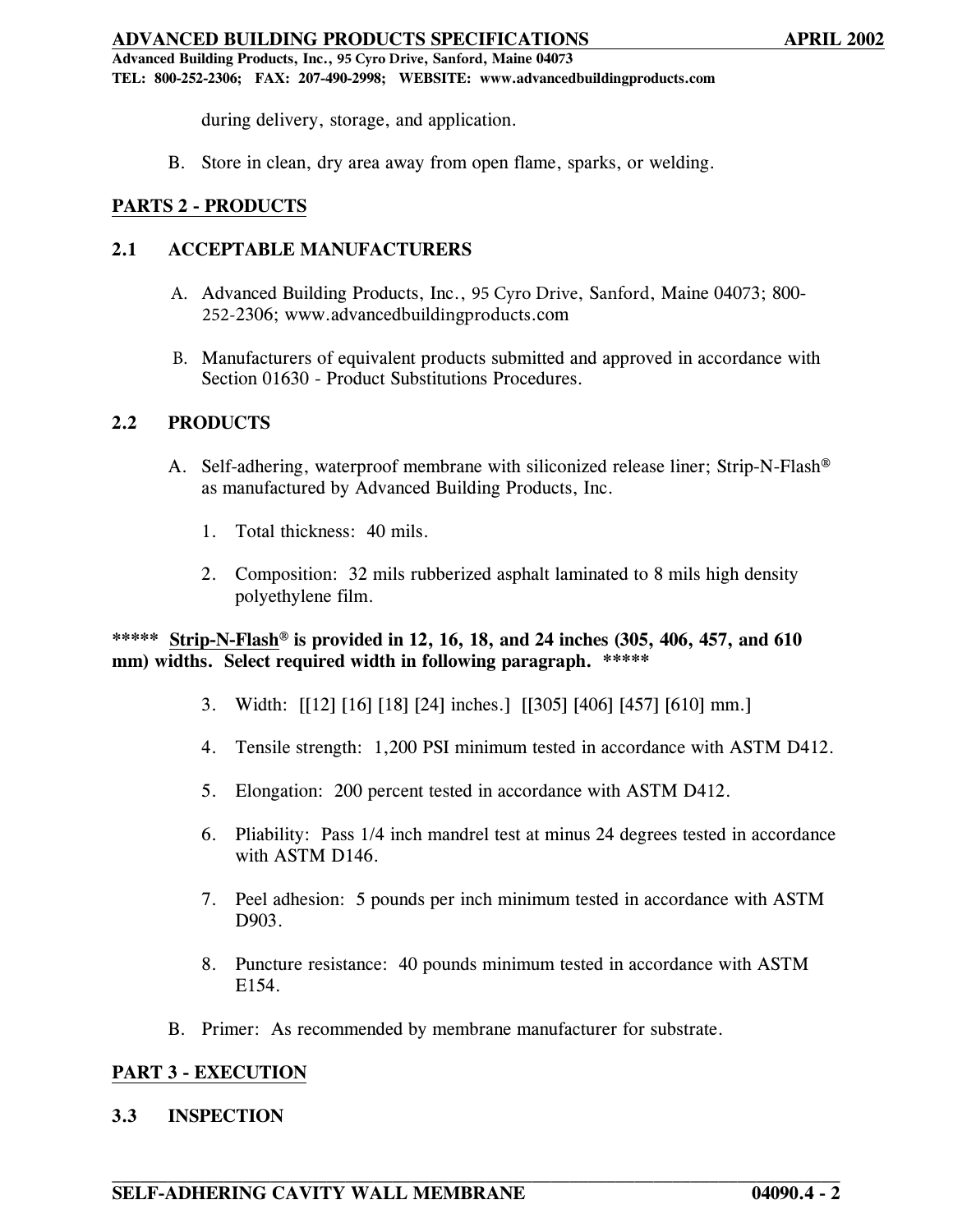**Advanced Building Products, Inc., 95 Cyro Drive, Sanford, Maine 04073 TEL: 800-252-2306; FAX: 207-490-2998; WEBSITE: www.advancedbuildingproducts.com** 

#### **\*\*\*\*\* Include the following paragraph if membrane is applied to concrete substrate. \*\*\*\*\***

- A. Verify concrete substrates to receive membrane are fully cured. Cure concrete walls 7 days minimum.
- B. Verify substrates are solid, free of oil, form release agents, curing compounds, frozen matter, loose particles, cracks, pits, rough projections, and foreign matter detrimental to adhesion and application of waterproofing.
- C. Verify air and surface temperatures are above 40 degrees F.

# **3.4 PREPARATION**

A. Clean and prepare surfaces to receive waterproofing in accordance with manufacturer's instructions.

#### **\*\*\*\*\* for best results concrete, masonry, and some gypsum substrates require priming. Contact Advanced Building Products, Inc. for recommendations. \*\*\*\*\***

- B. Primer application:
	- 1. Provide adequate ventilation.
	- 2. Apply by spray, brush, or roller at 250 to 350 square feet per gallon.
	- 3. Only prime areas to be waterproofed same day.
	- 4. At 75 degrees F allow primer to dry 1 hour minimum.
	- 5. Re-prime prior to application of waterproofing if contaminated by dust or curing time is exceeded.

#### **3.5 MEMBRANE APPLICATION**

- A. Apply membrane in accordance with manufacturer's instructions to masonry cavities as indicated and detailed on Drawings.
- B. Pre-cut membrane to fit each location in [8 feet] [2438 mm] maximum lengths.
- C. Remove release liner and carefully position membrane before pressing in place.
- D. Lap adjoining pieces [2 inches] [51 mm].
- E. Roll membrane with steel hand roller to ensure full adhesion. Avoid air pockets and wrinkles.